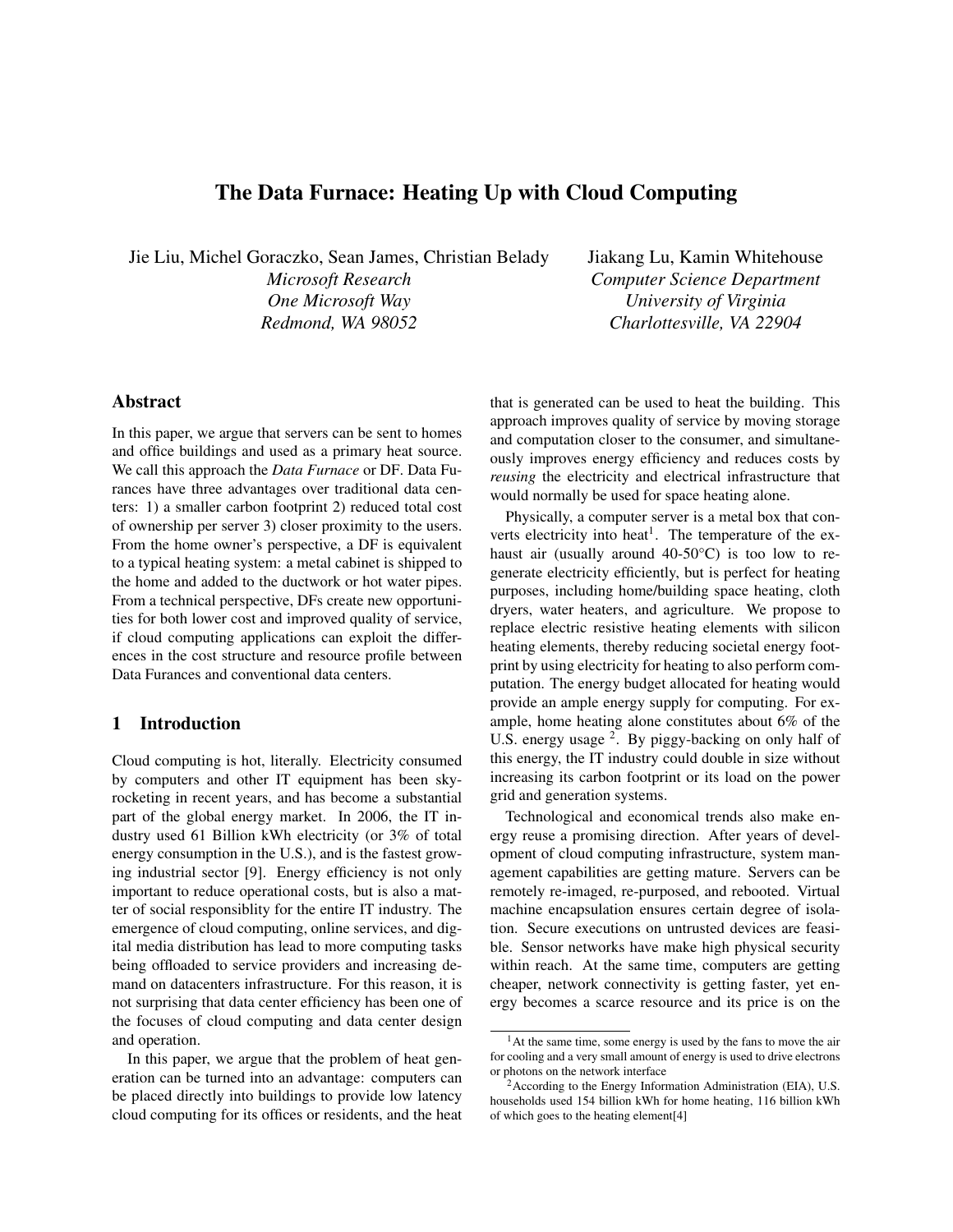trend of fast rise.

From a manageability and physical security point of view, the easiest adopters of this idea are office buildings and apartment complexes. A mid-sized data center (e.g. hundreds of killowatts) can be hosted inside the building and the heat it generates will be circulated to heat the building. Dedicated networking and physical security infrastructure can be built around it, and a dedicated operator can be hired to manage one or more of them. Their operation cost will be similar to operating other urban data centers, and can leverage the current trend toward sealed server containers that are replaced as a unit to save repair/replacement costs.

As a thought provoking exercise, we push this vision to the extreme in this paper. We investigate the feasibility of *Data Furances* or DFs, which are micro-datacenters, on the order of 40 to 400 CPUs, that serve as the primary heat source for a single-family home. These microdatacenters use the home broadband network to connect to the cloud, and can be used to host customer virtual machines or dedicated Internet services. They are integrated into the home heating system the same way as a conventional electrical furnace, using the same power system, ductwork, and circulation fan. Thus, DFs reduce the cost per server in comparison to conventional data centers by leveraging the home's existing infrastructure, and precluding the cost of real estate and construction of new brick and mortar structures. Furthermore, they naturally co-locate computational power and storage close to the user population.

DFs are managed remotely and do not require more physical maintenance than conventional furnaces. The cloud service operators may further incentivize the host families by providing free heat in exchange for occasion physical touches such as replacing air filters and, in extreme cases, turning on/off servers.

Previous studies also suggest bringing microdatacenters close to the users, including the idea of renting condos to host servers [3] and to use home routers as a nano-datacenter for content caching [10]. In this paper, we suggest that a quantum leap is achieved when this idea scaled to the size of a furnace; at this scale, the micro-datacenter cannot only leverage existing residential infrastructure for power, networking, and air circulation, but it can also reuse the energy that would otherwise be consumed for home heating.

In the rest of the paper, we first compare the cost of Data Furances versus building and operating conventional data centers, by analyzing the heating demand in various climate zones to understand the capacity and utilization requirements. Then, in Section 3 we discuss what kind of services can run on DFs given different investment levels. Finally, we discuss technical challenges including security, power management and system man-

| Climate Zones | Locations         | <b>Outdoor Temperature</b> |                 |  |
|---------------|-------------------|----------------------------|-----------------|--|
|               |                   | $< 21^{\circ}$ C           | $>35^{\circ}$ C |  |
| Zone 1        | Minneapolis, MN   | 82.20%                     | 0.11%           |  |
| Zone 2        | Pittsburgh, PA    | 82.46%                     | $0.00\%$        |  |
| Zone 3        | Washington, D.C.  | 77.22%                     | 0.13%           |  |
| Zone 4        | San Francisco, CA | 96.44%                     | $0.00\%$        |  |
| Zone 5        | Houston, TX       | 46.51%                     | 0.15%           |  |

Table 1: Representative locations used in simulations



Figure 1: Average monthly heating rate across the year

agement.

#### 2 Home Heating with Data Furances

In this section, we evaluate the financial viability of Data Furances from the perspective of cloud service providers. Because DFs serve as a primary heat source in homes, we first perform a simulation study to understand the heating demands for a single family house across the climatic zones in the U.S.. Based on the results, we discuss the expected savings if DFs were used in each zone. We use ballpark figures and back-of-the-envelope calculations; the exact numbers depend on the specific households and data centers under consideration.

DFs reduce the total cost of conventional datacenters in three main ways. First, much of the initial capital investment to build the infrastructure for a datacenter is avoided, including real estate, construction costs, and the cost of new power distribution, networking equipment, and other facilities. A second and related benefit is that operating costs are reduced. For example, cooling cost is significant in centralized data centers due to the power density [13], but DFs have essentially no additional cooling or air circulation costs since the heat distribution system in the house already circulates air. Thus, DFs increase the power usage efficiencies (PUE) over conventional datacenters. Finally, the money to buy and operate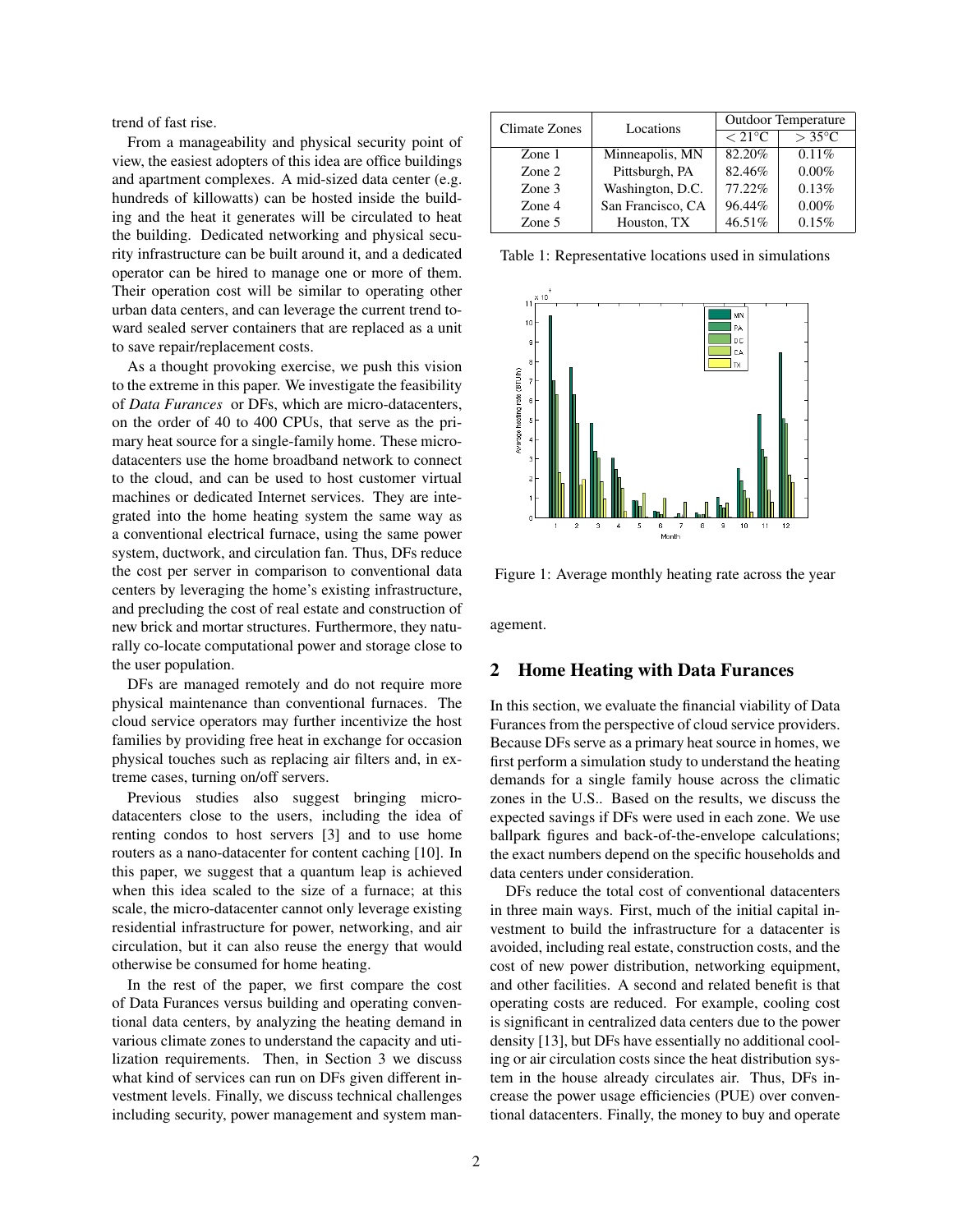a furnace for home heating is avoided, and can be used instead to offset the cost of servers: the cloud service provider can sell DFs at the price of a furnace, and charge household owners for home heating. By doing this, the heating cost remains the same for the host family, while costs are reduced for the cloud service provider.

One disadvantage of DFs is that the retail price of electricity is usually higher in the residential areas by 10% to 50% than industrial areas [8]. Another potential disadvantage is that the network bandwidth can cost more in homes if the home broadband link cannot satisfy the service and a high bandwidth link must be purchased. Finally, maintenance costs will increase because the machines will be geographically distributed.

To weigh these advantages and disadvantages, we perform a total cost of ownership (TCO) analysis for both DFs and conventional data centers. The initial and operating cost can change based on climate zone, so we first measure the actual heating demand for homes using the U.S. Department of Energy's EnergyPlus simulator [2]. This simulator calculates the heating load (BTU) required each minute to keep a home warm, using actual weather traces recorded at airports. We simulate a 1700 square foot residential house that is moderately insulated and sealed with a heating setpoint of 21°C (70°F). We use weather data of Typical Meteorological Year 3 (TMY3) [12], and replay the entire year for cities in each of the five climate zones in the U.S., as listed in Table 1. The last two columns show the percentage of time (in minutes granularity) that the outside temperature is less than 21°C, (thus heating is useful) and that the outside temperature is greater than 35°C (thus the server may have to be shut down for thermo protection since we do not expect cooling the furnace.). The percentage of time in between is when the servers can be run but the heat must be pumped outside.

Table 2 summarizes the results of our TCO analysis for a DF in each climate zone. Row 1 indicates the maximum heating rate required for the coldest day of the year in each zone, based on our simulations. Row 2 indicates the number of servers required in a DF to satisfy these requirements, assuming a typical server such as the Dell PowerEdge 1850 consumes 350 W generating 1,194.55 BTU/h heat dissipation [1]. The third row shows the estimated home heating cost for each zone, assuming the consumer pays an amount equal to the cost of operating either an appropriately sized oil furnace in Zones 1 and 2, or a heat pump in Zones 3, 4 and 5. This number is calculated based on the data in Figure 1, which shows the average heating rate required for each month in each climate zone, as determined by our simulations. The actual home heating cost certainly varies based on the heating technology and thermostat setting. This is the incentive to the host family that the cloud operator can claim.

The fourth row shows the income per year from selling the DF to the consumer, assuming the consumer pays \$4000 for a comparably sized heat pump or furnace. Based on the electricity price data, the fifth row shows the increased cost of electricity for the data center owner, due to residential electricity rates being higher than commercial electricity rates; we assume that the residential electricity rate in the U.S. is \$0.10/kWh while the industrial rate is \$0.05/kWh. The sixth and seventh rows indicate the cost per DF for each zone, and the cost per server based on the number of servers in each zone. These numbers represent overhead costs and do not include the costs of the servers themselves, since those costs must also be paid in a conventional data center. The eighth row indicates the optional cost of upgrading the network link at the home to a T1, which is assumed to cost \$2,640 for the home per year. In all regions, the overhead cost is less than \$90 per server per year.

In comparison, the overhead cost per server per year for a conventional datacenter is approximately \$400. This cost is taken from James Hamilton's spreadsheet analysis [5], which estimates the cost of running a datacenter of over 45,000 servers, using a 3-year server amortization and a 15-year facilities amortization. These overhead costs include construction for a brick and mortar building, network equipment, cooling costs, and other equipment and operational costs that are not needed for DFs. Based on these numbers, the last row of Table 2 indicates the cost savings per server per year of running a DF, in comparison to a conventional datacenter. These savings would be higher for data centers that run applications that do not necessitate an upgrade to the network connection, or when comparing to urban data centers that pay more for electricity and real estate.

Designed correctly, Data Furances may not require frequent touch for maintenance. Studies have shown that on average 9% servers fail in 14-month of operation [11]. In other industries, the cost to roll a truck is approximately \$100 per maintenance visit, which is only necessary for a Data Furnace when a few physical failures occur that cannot be managed remotely. Even if these occur three times per year, it is an amortized cost of less than ten dollars per server per year and therefore does not substantially change the TCO analysis.

### 3 Types of Service

The overhead costs for Data Furances are very small compared to centralized mega datacenters, but the true value proposition depends on the types of services it can provide. DFs will present both opportunities and challenges for cloud computing services. One one hand, DFs can improve performance for many applications because they are close to areas of high population density. On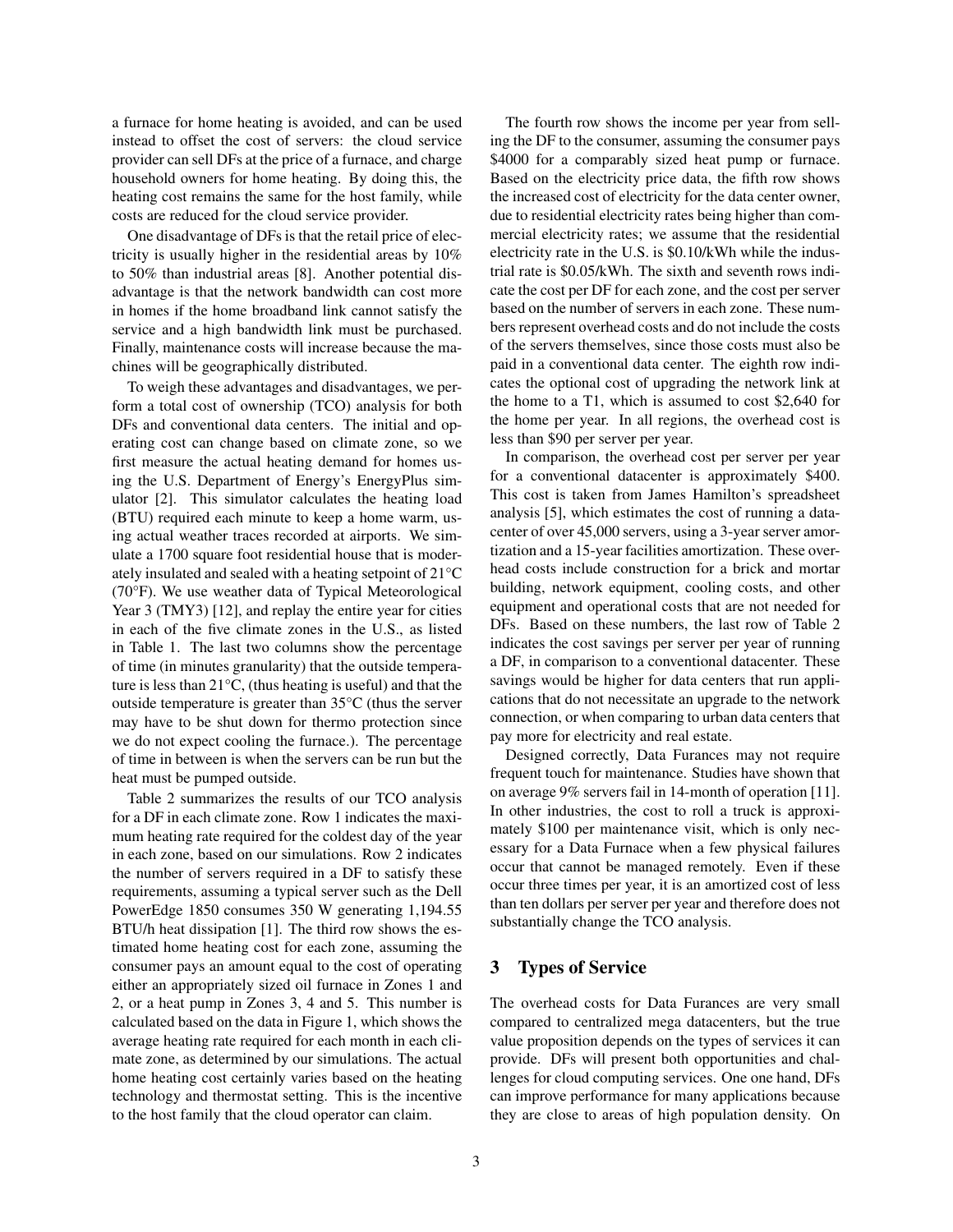|                                                     |                                        | Zone 1      | Zone 2      | Zone 3      | Zone 4      | Zone 5      |
|-----------------------------------------------------|----------------------------------------|-------------|-------------|-------------|-------------|-------------|
| <b>Heating Requirements</b>                         | Sizing for coldest day of year (BTU/h) | 133,790     | 136,179     | 120,650     | 54.949      | 44.198      |
|                                                     | Number of 350W Servers in Furnace      | 112         | 114         | 101         | 46          | 37          |
|                                                     | Est. normal home heating cost          | \$2956.9    | \$2090.3    | \$2450.0    | \$1499.5    | \$711.0     |
| Amortized cost/gain                                 | Income from selling DF                 | $-$ \$400.0 | $-$ \$400.0 | $-$ \$400.0 | $-$ \$400.0 | $-$ \$400.0 |
| (per furnace per year)                              | Cost increase due to residential rates | \$9525.4    | \$6733.6    | \$5742.7    | \$3514.9    | \$1666.5    |
| Amortized overhead expense per server per year      |                                        | \$81.5      | \$55.56     | \$52.9      | \$67.7      | \$34.2      |
| <b>Optional Cost</b>                                | Amortized network upgrade per server   | \$22.0      | \$21.6      | \$24.4      | \$53.5      | \$66.5      |
| (per year)                                          |                                        |             |             |             |             |             |
| Savings per server per year                         |                                        | \$298.1     | \$324.4     | \$324.3     | \$280.4     | \$300.9     |
| (compare to \$401.6 per server for conventional DC) |                                        |             |             |             |             |             |

Table 2: Cost benefit to run a DF over a conventional datacenter (from the perspective of cloud service provider)

the other hand, the new cost structure for bandwidth and energy may make DFs less attractive for other types of applications. We envision at least three classes of DFs, as described below:

#### Type A: Low-cost seasonal DFs

The least expensive DFs will use the existing home broadband connection and will perform computation predominantly when the house needs heating (e.g. at nights or during winters), providing seasonal computing capacity with almost no operational cost. These low-cost DFs can also reduce initial costs by using recycled, older models of servers – hundreds of thousands of which are decommissioned from existing datacenters every year to make space for servers with latest hardware technology. These older servers are often less energy efficient and less cost effective in a conventional datacenter, but ideal for providing heat and maintaining basic disk and network operations year-round. Because of the population distribution on the planet, the computing capacity of this class of DFs will be skewed toward the northern hemisphere's winter months. Despite their bandwidth-limited and seasonal nature, Type A DFs can still support a wide range of services. For example, many delay-tolerant batch jobs can be performed opportunistically, such as non-real-time web crawling, content indexing, and the processing of large scientific data sets (e.g. astronomical data, genome sequencing operations, and SETI@Home). Type A DFs can also help developing communities, societal services, hobbiests, and other organizations looking for extremely low cost computing resources. Finally, governments currently subsidize home heating for developing communities  $3$ . With the same fund, Type A DFs can have extended operation time for education, scientific, and social services, doubling the benefits.

#### Type B: Low-bandwidth neighborhood DFs

A lower-cost DF can also operate year-round using

the broadband channel of the home instead of upgrading the network link, thereby supporting typical computation loads but with a relatively slow egress link. The least expensive cable modem package from Comcast today provides 12 Mbps download and 2 Mbps upload speed, in comparison to a conventional data center, which may have a 10 Gbps link (shared among hundreds of thousands of machines). This new resource profile makes financial sense for DFs, particularly in warmer climates, where it will reduce overhead costs by up to 80% per server, as shown in Table 2. Despite bandwidth limitations, Type B DF can nevertheless provide high quality computing services due to geographic proximity to the customers. For example, Internet television services and on-line video rental services could use pre-fetching based on local programming schedules or video queues of people in the local vicinity. Similarly, location-based services such as map serving, traffic estimation, local navigation, and advertisements for local stores are typically requested by customers from the local region. Network latency can be reduced by creating more data centers closer to customers [7], particularly for cloud applications such as E-mail, multimedia distribution [3, 10], and low-hit rate Web pages and services that are delay tolerant, embarrassingly distributable, and/or can benefit from large-scale replication and geo-distribution.

### Type C: Eco-friendly urban DFs .

Closest to the current operation modes, high-end DFs will upgrade the communication link at the home to FiOS or a T1, and can operate year-round even when heat is not needed in the home by pumping excess heat directly outside. This is particular promising for business buildings and apartments. Having comparable resources per server, these DFs would give service providers the ability to expand into urban areas more quickly and easily without urban real estate and infrastructure expenses, as long as the application scale to the number of servers. On the other hand, Type C DFs also present new challenges. First, summer operation costs more because higher elec-

<sup>&</sup>lt;sup>3</sup>e.g. Wisconsin Home Energy Assistance Program (WHEAP) (http://homeenergyplus.wi.gov/category.asp? linkcatid=239&linkid=118)